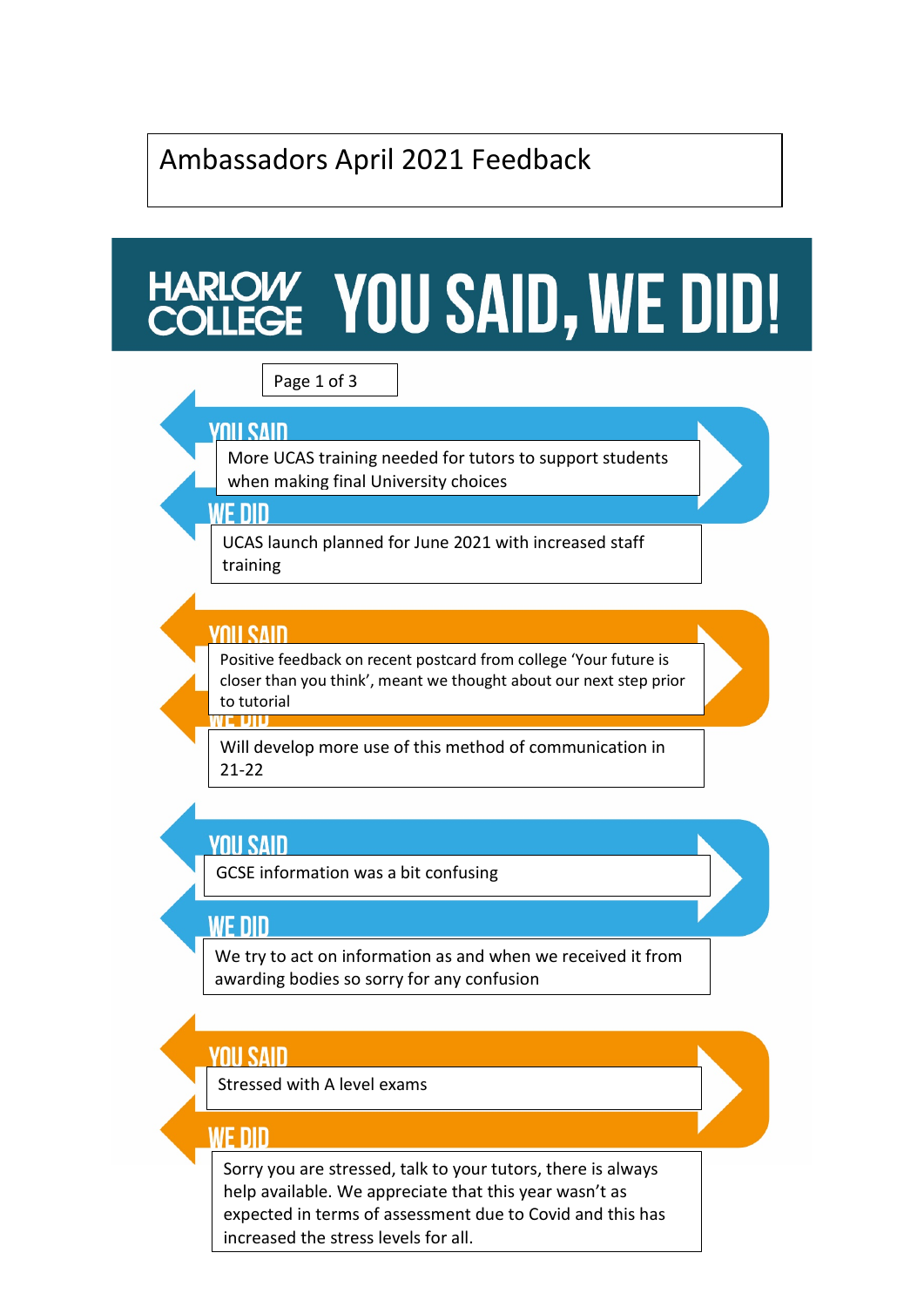# HARLOW YOU SAID, WE DID!

#### Page 2 of 3

## **YOU SAID**

What is the process for returning our iPads this year?

# **WF DID**

Details should be released very soon. The digital team will be coming to your classes mostly to make it earlier for you to hand in or audit your iPad if you are staying with us.

### **UU SAID**

How can we mark the end of the year? Thank you boxes

## WF NIN

Thanks for your suggestions, we are putting something exciting together.

# **YOU SAID**

What would you keep from this year? Being able to attend classes remotely or watch recordings so we don't miss out if unable to attend

# WF NID

The teaching staff will be working on blended teaching, learning and assessment. We don't want to lose the good elements of digital learning, but are looking forward to having students back on site for next year.

### YUU SAID

Remote parents evening via Teams

# **WE DID**

We will adopt this for 21-22 as well as an option for parents to attend if required.